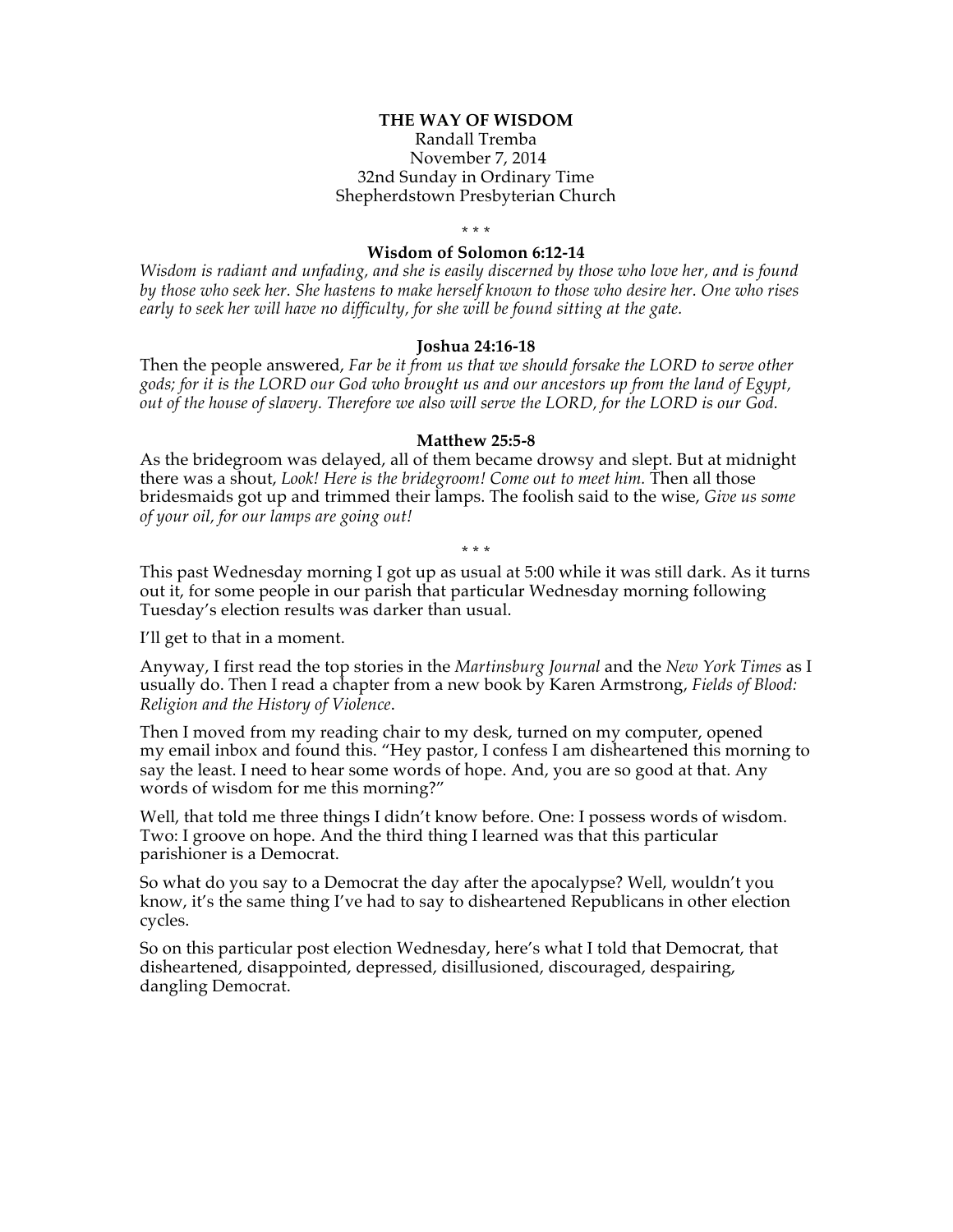With all due respect to John Lennon—I read the news today, oh boy, about a lucky man who made the grade and then another and another and then another until the Republicans had both the House and Senate.

Yep, I read the news today, I told that deflated soul.

And while reading the news in the dark, I noticed something. The sun peeked over the horizon. The red cardinal outside my window chirped cheerfully (but then I've always suspected that red bird was Republican).

Then other birds in the woods, outside my window, joined the chorus and I know at least three fourths of those birds are Democrats. Then the pileated woodpecker tore into what's left of my fascia board like a jackhammer. I don't know, but I'm pretty sure that pecker is an Independent.

Then our dogs Lucy and Rita woke up, stirred to life, ambled to the back door wagging their tails, as though that day was no different than yesterday or the day before or the day before that. I began to suspect they must know something we don't. Or more likely don't know things we know, and therefore have no dread of what the future may be. But then my dogs aren't political. They're Buddhists. They live in the moment, not in dread of what might be.

And once the words "dread of what might be" popped into my head, I thought of Wendell Berry's "The Peace of Wild Things." And so I sent it along with these other observations to that disheartened Democrat who was longing for hope and words of wisdom.

*When despair for the world grows in me and I wake in the night at the least sound in fear of what my life and my children's lives may be, I go and lie down where the wood drake rests in his beauty on the water, and the great heron feeds. I come into the peace of wild things who do not tax their lives with forethought of grief. I come into the presence of still water. And I feel above me the day blind stars waiting with their light. For a time I rest in the grace of the world, and am free.*

So, if you're looking for hope, or longing for words of wisdom, I'd say that Wendell Berry piece is pretty good. It may not be everything you need. But it's plenty good enough most of the time. The way of wisdom is, in part, the way of contentment, a way of simply fitting into the wondrous web of life, accepting our place in the great scheme of things still unfolding after 4.5 billion years. What's the worry? Really.

What I am and what I have today, that's enough. So be it. Let it be.

Wednesday morning I didn't have a sermon in mind. But the request to supply words of wisdom got me thinking about wisdom and wouldn't you know it, wisdom shows up in the appointed lessons for today in several ways.

There's the Wisdom of Solomon, of course. But you can see it in the Old Testament lesson and gospel as well. To the people of Israel on the verge of entering the Promise Land—not unlike how we face the Promise of Love daily—Joshua said: choose whom or what you will serve this day. There's a choice to be made. To what will you give your ultimate allegiance?

In that context it was about God and gods and various values to which people can give their hearts. *Do not,* said Joshua in so many words (which take a bit of translating and